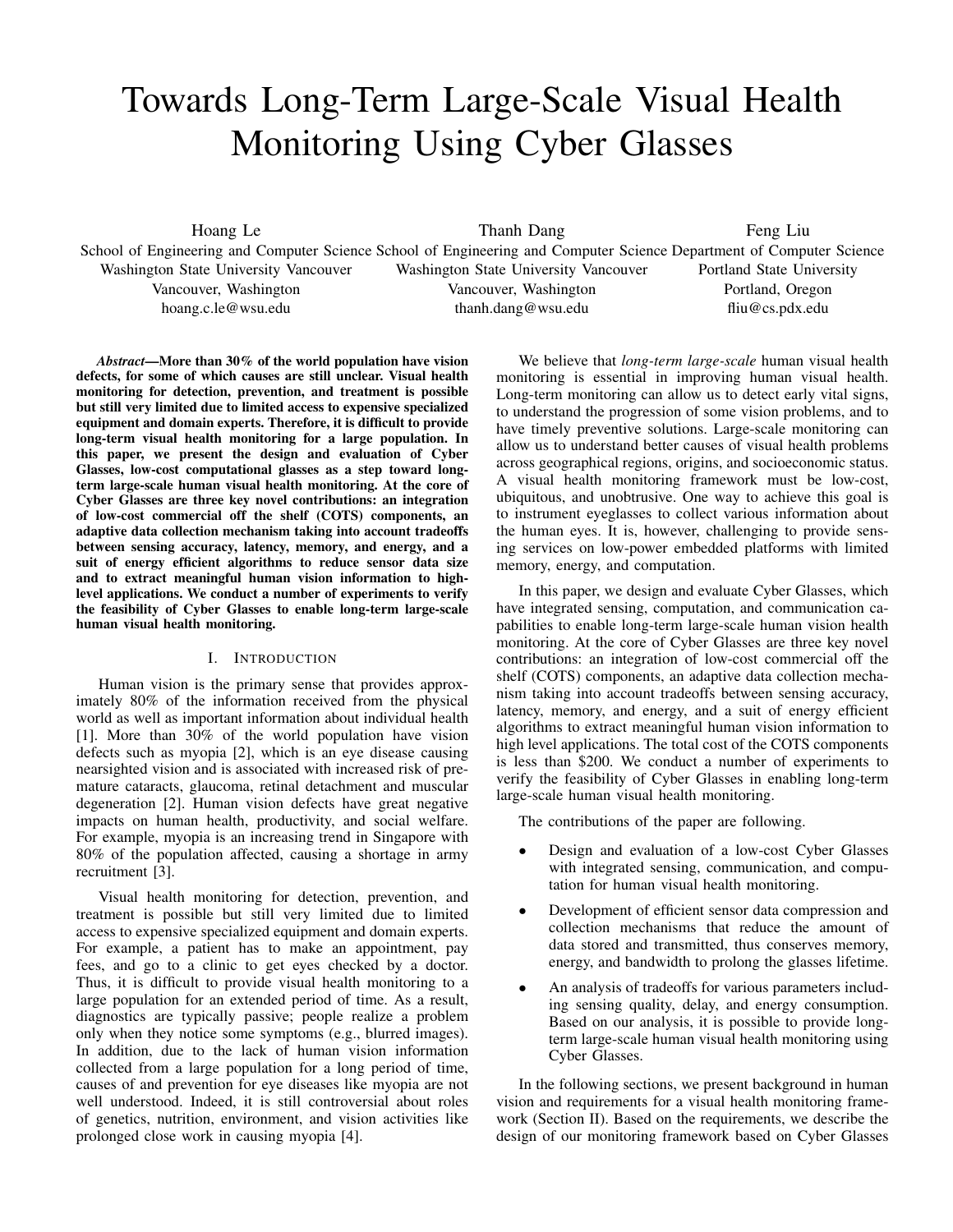

Fig. 1. Basic Eye Anatomy (Adopted from [5]).

with specific rationale about choices of sensors, networking technologies, as well as data processing and collection algorithms in Section III. We evaluate the feasibility of Cyber Glasses to enable long-term large-scale visual health monitoring in Section IV as well as our case study on extracting meaningful health-related information and classifying user activities based on blinks using Cyber Glasses in Section V. Finally, we conclude the paper in Section VI.

## II. VISUAL HEALTH MONITORING REQUIREMENTS

The goal of this work is to enable human vision monitoring based on Cyber Glasses over a large population for an extended period of time. Based on recommendation from [4] and discussions with optometry researchers, we define a vision profile to be collected as a set of parameters encompassing viewing information and eye states. We briefly describe here main parameters as well as what they can contribute to understanding of visual health problems.

Viewing information includes:

- Viewing distance: Distance from eyes to the viewing object. Collecting viewing distance over time can provide a good understanding of how users use their eyes and can relate that information to certain diseases.
- Interrupt: Number of times users change their view in a period of time. This information is useful to detect unhealthy behavior such as staring at an object for a long time.
- Viewing angle: The angle of the eyesight and the surface of the viewing object. This information is useful to detect abnormality in eye behavior.
- Ambient light, temperature, and humidity: These are ambient conditions around the eyes. This information can help providing useful feedback to users to change the ambient conditions to keep their eyes healthy.

Eye states include (refer to Figure 1 for basic eye anatomy):

- Pupil position and size: Pupil position and size can provide useful information about the user health as well as emotion.
- Accommodation: Accommodation is the process by which the vertebrate eye changes optical power to maintain a clear image (focus) on an object as its distance varies. This information is useful in understanding causes and progression of vision defects such as myopia.
- Eye aperture size: The opening of the iris so that different amount of light can enter into the eye. This

#### TABLE I. SENSING REQUIREMENTS AND HEALTH CARE APPLICATIONS.

| <b>Sensing requirements</b> | Health care research/applications                |
|-----------------------------|--------------------------------------------------|
| Viewing distance            | Close work prevention                            |
| Interrupt                   | Close work prevention                            |
| Viewing angle               | Abnormality detection                            |
| Ambient conditions          | Dry eve prevention, adaptive environment         |
| <b>Blink</b> frequency      | Activity classification, detection of drowsiness |
| Eye squinting               | Detection of drowsiness                          |
| <b>Strabismus</b>           | Abnormality detection                            |
| Pupil position and size     | Abnormality detection                            |
| Eye aperture size           | Abnormality detection                            |



Fig. 2. Networking Options for Cyber Glasses.

information is useful in understanding the eye reaction to different stimulus.

- Blink frequency: Blinking is a quick eye motion of closing and opening the eyelids. Blink frequency is the number of times a user blinks eyes in a period of time. This information is useful in understanding the user general health, emotion or activities.
- Eye squinting: A user squints eyes when the user looks with the eyes partly closed. This information is useful in understanding the user concentration.
- Strabismus: A condition in which eyes are not properly aligned with each other. This information is useful in detecting early sign of abnormality of the eyes.

Table I summarizes main sensing requirements and their health care applications. In addition, the monitoring framework must also be low-cost, ubiquitous, and unobtrusive to be practically deployed in a large population.

# III. VISION MONITORING FRAMEWORK WITH CYBER GLASSES

We now present our framework using Cyber Glasses to enable vision monitoring with the above health related requirements as well as system requirements including lowcost, ubiquitous, and unobtrusive. Figure 2 shows the overall architecture of the framework. At a high level, Cyber Glasses collect vision profile from a user. The information is forwarded to a database or cloud-based repository over the Internet. Health care experts who have permissions to access the information can provide more insight feedback to the user as well as understand more about causes and progression of certain visual health diseases. The sharing and feedback of health information can utilize existing work in mobile health integration such as Open mHealth [6] and are not the focus of this paper. Instead, we focus on the design of Cyber Glasses as well as system support to smoothly integrate our vision health monitoring framework in Figure 2.

Figure 3(a), 3(b), and 3(c) show the platform overview, our design concept, and the actual prototype that we have developed respectively. The platform is organized into five main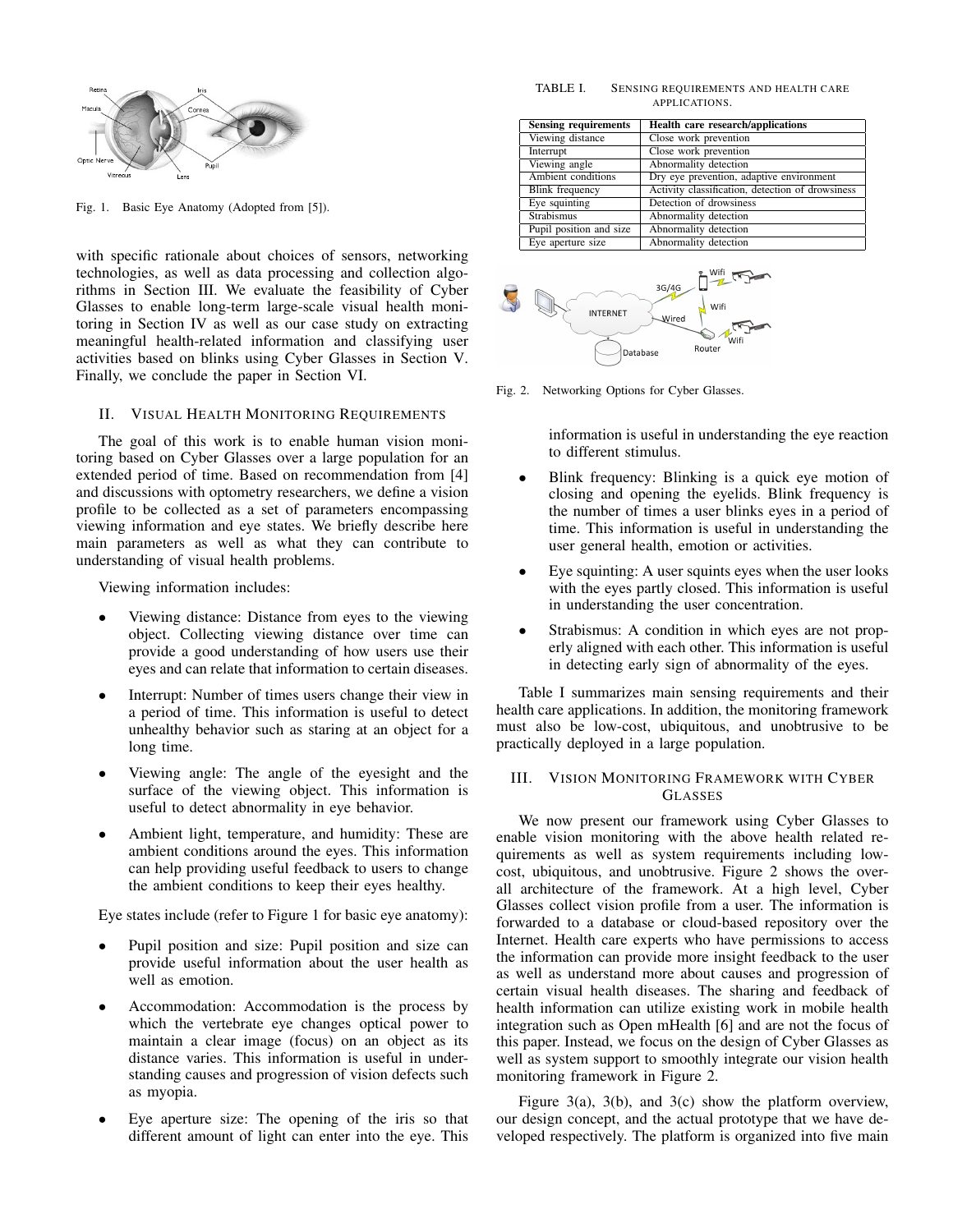

layers: *sensing, networking, processing and collection, visual health extraction, and application*. The sensing layer is responsible for collecting physical measurements that contain visual health information. The networking layer is responsible for providing connectivity to other devices (e.g., a smart phone) and to the Internet so that sensing data can be transferred to a common repository. The processing and collection layer is responsible for compressing data and deciding how data are reported (e.g., streaming video in real-time or storing the video and forwarding them later). The visual health information extraction layer is a suit of algorithms that extract various vision parameters described in Section II from the collected data. Finally, the application layer contains a set of applications or enabled research in healthcare.

Cyber Glasses are built from commercial off the shelf (COTS) components. The glasses frame is taken from regular eyeglasses. The frame is strong enough to carry other components including embedded processing unit, sensors, cameras, and batteries. The camera is placed in the lower front of the eye. The camera is placed close to lower eyelid to be able to capture images of the whole eye. Other sensors are placed at various locations on the frame. The embedded processing unit is embedded on the glasses in the left temple. Battery is embedded in the right temple.

We use an embedded processing unit (MK802), which contains an ARM Cortex A8 processor with 512MB RAM. It can support Android Cream Sandwich and Linux Linaro operating systems. Although Android is more energy efficient than Lunux Linaro, we use Linux Linaro for the first prototype due to its better hardware compatibility. We use Innergie PocketCell battery, which has a capacity of 3000 mAh at 5V and can power the Cyber Glasses through USB 2.0 connection. We use a Sony PlayStation Eye Camera, which satisfies video quality, frame rate, and hardware compatibility. Finally, we use various sensors from Phidgets for ambient, acceleration, and gyroscope sensing. The following sections will describe each layer in detail.

## *A. Sensing*

At the sensing layer, various sensors are selected based on the vision monitoring requirements described in Section II. The sensors are organized into three categories; ambient sensors (e.g., light, humidity, and temperature), video, and context sensors (e.g., accelerometer, and gyroscope).

For all sensors and cameras, they should have low cost, small size, high accuracy, and low energy consumption. For ambient sensors such as humidity, temperature, and light sensors as well as context sensors such as accelerometer and gyroscope, we use sensors from Phidgets [7]. These sensors are low-cost and plug-and-play. Thus, it is relatively easy to add new sensors as well as place sensors at different locations on the frame to study their impacts on sensing. There is an interface board that connects to these sensors to the MK802 minicomputer through USB. We attach sensors around the eye region to record ambient light, humidity and temperature around both eyes.

For cameras, both outward and inward facing cameras are needed. Integrating outward facing cameras is straightforward. Integrating inward facing cameras is challenging because there are some tradeoffs that we need to consider in choosing a camera. First, a camera should capture qualifying videos in terms of image quality (320x480) and frame rate (30 fps). These are two essential requirements enabling eye-monitoring applications. Second, because of close distance from the camera to the eye, the camera needs to have large enough field of view to capture the whole eye and also needs to have a correct focus. Third, cameras should be small enough to easily attach to the glasses without making user uncomfortable while wearing the glasses. Moreover, cameras attached in front of the eye should not block the user's view. In the very first prototype, we decide to use a Red-Green-Blue (RGB) Sony PlayStation Eye Camera, which satisfy video quality, frame rate and hardware compatibility.

A limitation of our current design using RGB cameras is that the cameras must be pointing toward the eyes to capture images of the eyes. Thus, they will not be completely unobtrusive. A possible alternative option is to use infrared cameras mounted on the side of the frame to capture infrared images reflected from transparent IR-mirror on the glasses lenses themselves. This option is promising and has actually been applied in Tobii glasses [8]. However, extra components including IR emitter, IR reflector, and special glasses lenses are required. Our design does not require users to wear lenses. In addition, extra energy will be needed for the IR-emitter to emit IR light to the eyes. Finally, IR images are in grey scale, which may not contain certain information of the eyes compared to colored images (e.g., color of red eyes). We use the Sony PlayStation Eye Camera mainly for compatibility reasons. With a holistic design in production, we believe that much smaller wide-angle cameras can be integrated without viewing obstruction.

GPS and compass can be useful to provide sensing data context. For example, they can provide extra information about where the user is and which direction the user is looking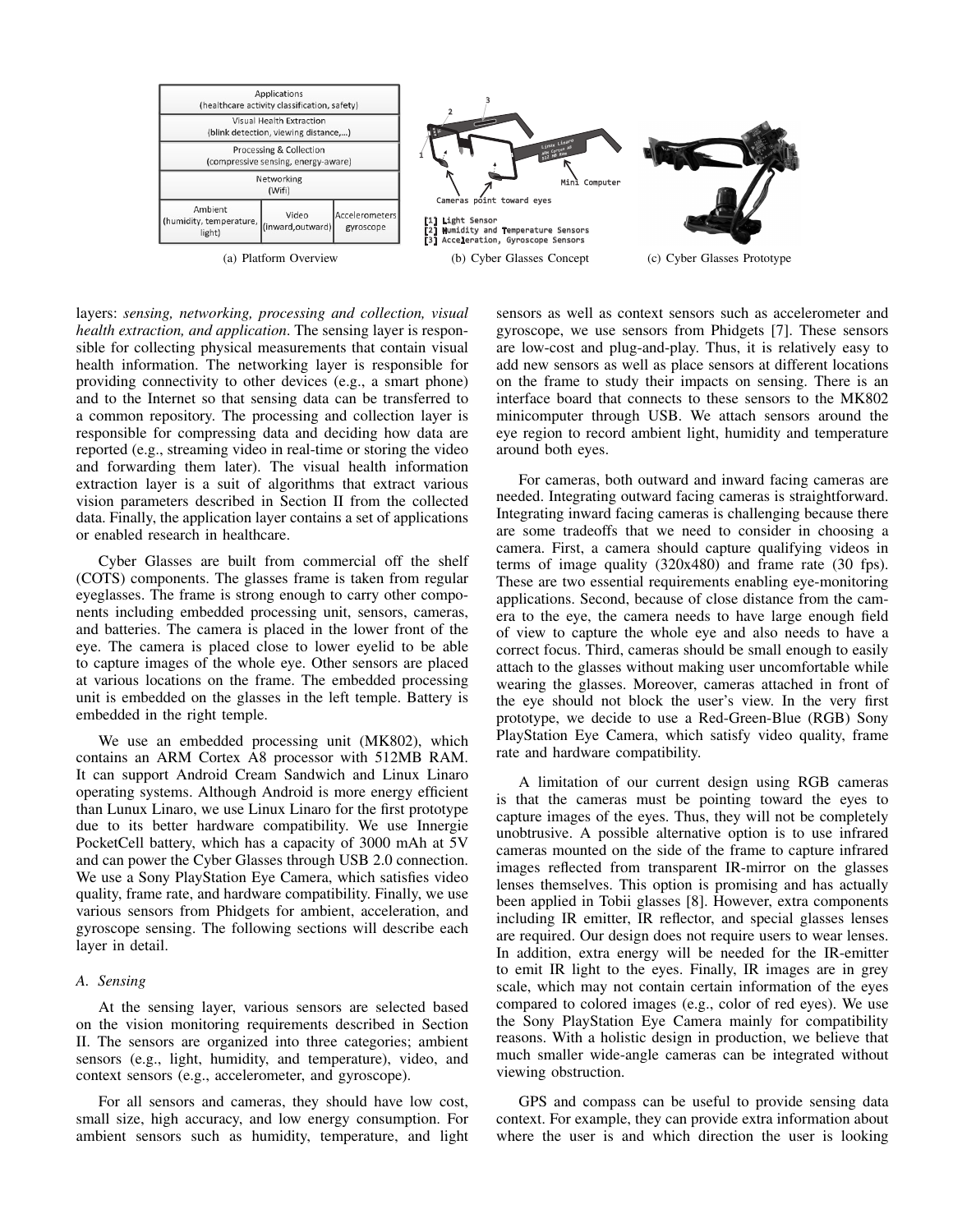TABLE II. SENSORS FOR CYBER GLASSES.

| Sensors         | <b>Requirements</b>              |  |
|-----------------|----------------------------------|--|
| Outward cameras | Viewing distance,                |  |
|                 | interrupt, viewing angle         |  |
| Inward cameras  | Blinking, squinting, Strabismus, |  |
|                 | Accommodation and aperture size  |  |
| Light, Humidity | Ambient conditions               |  |
| Temperature     |                                  |  |
| Accelerometer   | View interrupt                   |  |
| Gyroscope       | Viewing angle                    |  |

at. They, however, are more useful for interaction with the physical world than for health monitoring purposes. Hence, we do not include them in our prototype. Several other health parameters such as pulse, skin temperature, brainwave (EEG), and heartbeat (ECG) signals are also very useful for health monitoring. However, they often require semi-invasive sensors (e.g., sensors attached to skin). Hence, we decide not to include these sensors in our design.

Table II shows the mapping between the sensors and the requirements that the sensor data can potentially provide.

## *B. Networking*

There are several networking technologies including 3G/4G, Wifi, Bluetooth, and Zigbee for Cyber Glasses to connect to a network to transfer sensor data. Each technology has its own advantages and disadvantages. Given the requirements on low-cost and high data rate, Wifi and Bluetooth are the two most suitable choices for Cyber Glasses. We chose Wifi for our prototype for several reasons. First, it is already available on the MK802 platform. Second, it is much easier to integrate with existing services (e.g., cloud storage) on the Internet. Finally, it can leverage existing Wifi infrastructure in office and residential buildings. It does not require a third device to act as a gateway to the Internet like Bluetooth. Cyber Glasses still can connect to a Wifi enabled device (e.g., smart phone) if it is necessary. Although, Wifi consumes more energy compared to Bluetooth, our initial prototype shows that Cyber Glasses with Wifi can have a reasonable lifetime. Our evaluation of energy consumption is described in detail in Section IV.

## *C. Processing and Data Collection*

Sensor data processing and collection consume a significant amount of energy and are essential to prolonging the Cyber Glasses lifetime. Ideally, the amount of data being collected and transmitted should be minimized. However, video intrinsically has large size. Thus, it is important to efficiently compress video as well as other sensor data for processing and transmission. In the following subsections, we present several techniques to reduce the amount of sensor data for transmission, storage (Section III-C1), and processing (Section III-C2). We also present an adaptive data collection mechanism (Section III-C3) to extend the Cyber Glasses lifetime.

*1) Content Driven Video Compression:* One problem with long-term monitoring with cameras is the large storage requirement for video data. Currently we use a camera can capture video at a resolution of 320x240 at 30 fps. However, in the real integration, it can record video at about 20 fps. The amount of memory storage required to store video at the above resolution in MPEG-4 format, a popular video format for low resolution video, for 30 minutes, 1 hour, and 2 hours are 127 MB, 308 MB, and 807 MB respectively. With a large capacity secure digital (SD) card (e.g., 32GB micro SD card), we can capture and store video for more than a day and upload the video to a server when the glasses are connected to the Internet. However, the large amount of video data itself requires significant processing and networking resources. Therefore, it is important to reduce the amount of video data.

One approach is to reduce the resolution of video frame (e.g., to 60x80). The reduction of frame size will lose certain information in the video. Moreover, for wearable devices, video resizing is a computationally heavy task that requires significant amount of energy. Regular COTS cameras often have certain resolution that allows highest frame rate (usually 30 fps for current 2.0 USB interface). Further reducing the video resolution will affect the recording frame rate, which is critical in some applications such as blinking detection.

In this paper, we propose a content driven approach to optimize the storage for Cyber Glasses. The key observation is that for cameras pointing towards the eyes, the recorded images have similar content structure (e.g., the eye shape). Therefore, we apply eigen-eye [9], a set of vectors containing main features in images of eyes. From a dataset of eyes, we extract eigen-eye using Principal Component Analysis (PCA), which convert a set of images of possibly correlated variables into a set of values of linearly uncorrelated variables called principal components [10]. PCA is applied to capture the variance in the given dataset. In [11], PCA was applied to extract eigenface for human face recognition. Note that in Cyber Glasses, inward cameras are used to capture images of the user's eyes. The most variances of the eye images are the states of the eye of a user (e.g., closing, opening, gazing) and between users. Instead of storing the captured video, for each video frame, we just need to store the first  $n$  coefficients after projecting that video frame onto an extracted subspace of basis images. The subspace constructed by first  $n$  basis images conveys the most variance of the given dataset. So, by using those first  $n$  coefficients, we can reconstruct the original frames with negligible error. Therefore, applying PCA to the dataset of eye images to extract eigen-eye reduces the amount of data storage.

To apply the eigen-eye approach to Cyber Glasses, we prepare a collection of eye images and apply PCA to extract basis images. The subset of  $n$  basis images, which contain the most variance of the dataset, is stored in the server and synchronized with Cyber Glasses via cloud synchronization technique (Figure 3). Cloud synchronization helps quickly update the trained results to the Cyber Glasses. These enable continuous monitoring over a large scale. One slightly different approach is to store and extract set of basic vectors for each single person. However we try it and see that it did not increase the contribution of first  $n$  basis vectors significantly compared to a generic dataset of multiple users.

*2) Compressive Sensing:* We consider applying compressive sensing (CS) [12] techniques to reduce the amount of sensor data. In compressive sensing, a high dimensional *sparse* signal can be reconstructed exactly from only a small number of measurements. Consider a signal f represented in the standard basis as a vector of length n, where  $f \in R^n$ . f can also be represented in another bases such as Fast Fourier Transform (FFT) using a coefficient vector  $\hat{f} \in \mathbb{R}^n$ . The basis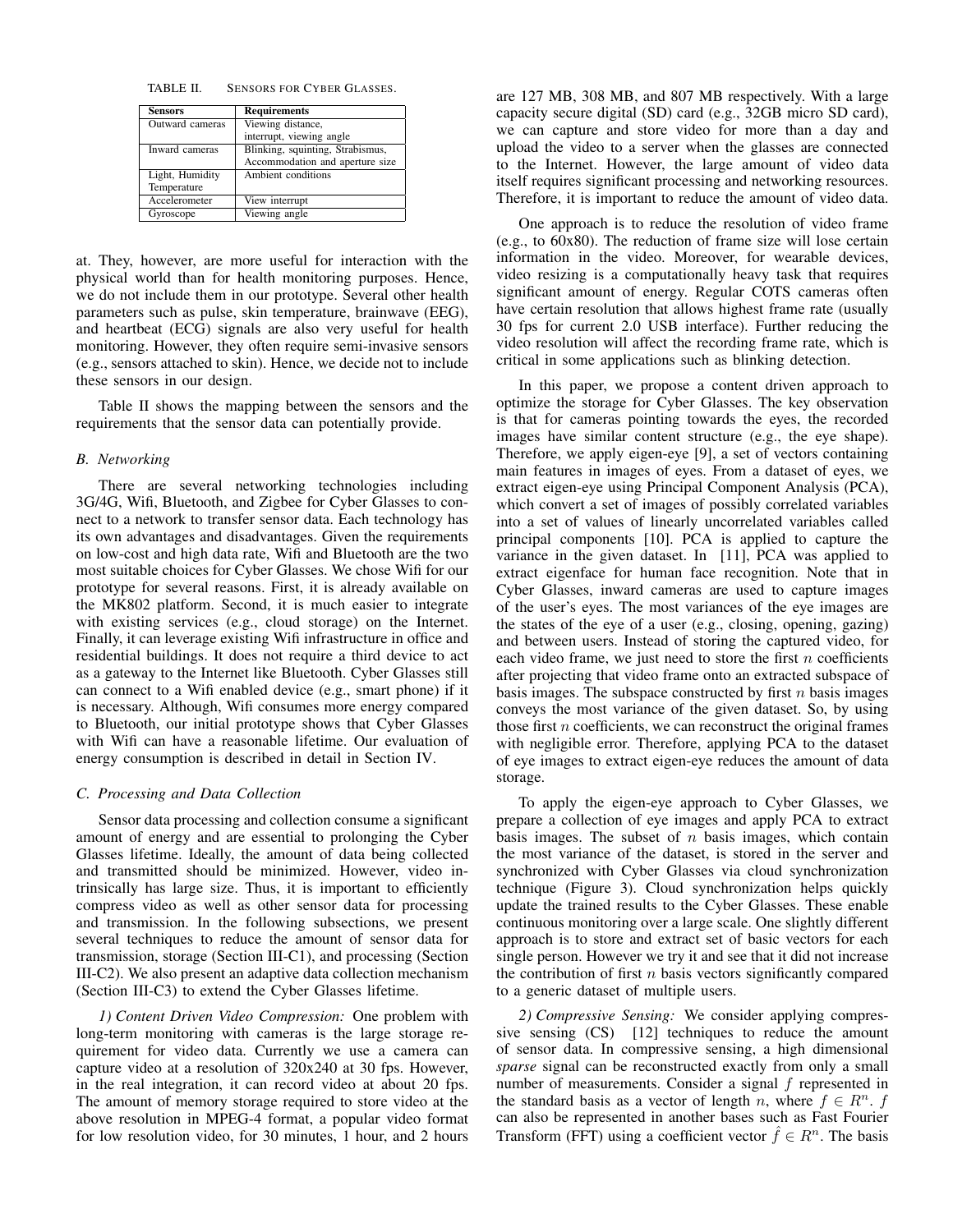

Fig. 3. Content Driven Video Compression: Video frames are projected onto a subspace of basis images to get  $n$  coefficients. Only these  $n$  coefficients are stored in a database. Extracting and synchronizing  $n$  basis images are driven by specific application.

function can be characterized by an invertible matrix  $\Psi \in R^{nn}$ and the relation between f and  $\hat{f}$  can be stated as:

$$
f = \Psi \hat{f}
$$
 and  $\hat{f} = \Psi^1 f$ 

The key idea is that if a signal  $f$  is sparse (i.e., it can be expressed in some domain as  $\hat{f}$  in a few linear combinations of basis functions), then we can reconstruct the signal from a few *measurements*. One way to obtain these measurements is to project the signal  $f$  using a random matrix.

Let  $m$  be the number of random measurements can be obtained as a vector  $h \in R^m$  by projecting f to a projection matrix P of m by n random entries, i.e.,  $h = Pf$ . Projection can be obtained by special hardware [13] or by sampling the signal first then compute the projection.

One key theoretical result is that if  $m \geq c \times |k| \times \log n$ where  $c$  is a constant,  $k$  is the number of non-zero coefficients of f in the domain that f is sparse, then solving the optimization problem

$$
\sum_{t=0}^{t=n-1} |g(t)|
$$
 such that  $g(\hat{\omega}) = f(\hat{\omega})$  for all  $\omega \in \Omega$ 

will give  $f$  exactly with overwhelming probability. There may be measurement noise in an application, another theoretical result states that the reconstruction error is bounded and proportional to the noise level in most cases [14].

Compressive sensing is useful when (i) measurements are expensive to obtain (e.g., magnetic resonance imaging [15]) or (ii) computation is expensive in the original signal domain (e.g., video background subtraction [16], [17]). For Cyber Glasses, compressive sensing can be helpful to reduce the captured video to a small number of measurements to calculate viewing distance or blinking rate efficiently. To apply CS in Cyber Glasses, we construct a random Bernoulli projection matrix with value +1/-1. We project each video frame to the projection matrix to get a vector of compressive measurements. Then, we apply PCA to extract the structure of dataset of the compressive measurements. We will show that compressive sensing works well for close-eye detection, an important step in eye-blink detection in Section IV-B4.

*3) Energy Aware Adaptive Data Collection:* Data collection consumes a significant amount of energy and directly affects the Cyber Glasses lifetime. Key parameters in the data collection are the amount of computation to be done at the device itself, the amount of data being transmitted, and the time Cyber Glasses has to keep the network module (e.g., radio) on for transmission. We consider three main data collection mechanisms: in-device processing, stored and forward, and real-time streaming. Their description as well as qualitative tradeoffs in terms of energy, latency, and memory are described in Table III.

We present detail quantitative evaluation of these tradeoffs in Section IV-B. The key challenge is to adaptively choose a data collection mechanism based on application requirements (e.g., real-time monitoring) and the energy budget of the Cyber Glasses. We propose an energy aware adaptive data collection algorithm that takes into account the application minimum sampling requirements, minimum lifetime requirement, and latency to adjust the Cyber Glasses operation to maximize its lifetime. At the core of the algorithm is a linear optimization problem that maximize the Cyber Glasses lifetime while satisfying the minimum sampling requirement, minimum lifetime, and latency subject to the device energy and storage budget as well as network availability.

#### *D. Applications*

This layer contains a number of applications based on Cyber Glasses. The applications can be detecting drowsiness, detecting abnormal or vital signs, or classifying user emotional level. Collectively, data collected from a large population can enable understanding of causes and progression of some visual health diseases. In this paper, we will present our results in evaluating a blinking detection algorithm that we developed specifically for low-power embedded devices like Cyber Glasses in Section V.

## IV. EVALUATION

## *A. Goal and Metrics*

There can be a number of aspects to be evaluated for Cyber Glasses. In this paper, we focus on evaluating the feasibility of using Cyber Glasses for (i) *long-term* and (ii) *large-scale* human visual health monitoring. In terms of *long-term*, we analyze the energy consumption in various configurations to see if feasible to provide continuous monitoring for the whole day. Our assumption is that, the Cyber Glasses can be recharged daily just like other personal computing devices such as phones and laptops. In terms of *large-scale*, we develop a blink-based activity classification application and conduct real experiments with a small number of people. We evaluate if it is feasible to extract high-level information from Cyber Glasses across different people. We understand that a real clinical trial with a large number of participants would reveal more insights about this aspect. However, it will be our future work.

### *B. Evaluation Results*

In this section, we present our evaluation results in terms of energy consumption for different device configurations, latency and energy consumption tradeoff, content driven data compression, and compressive sensing.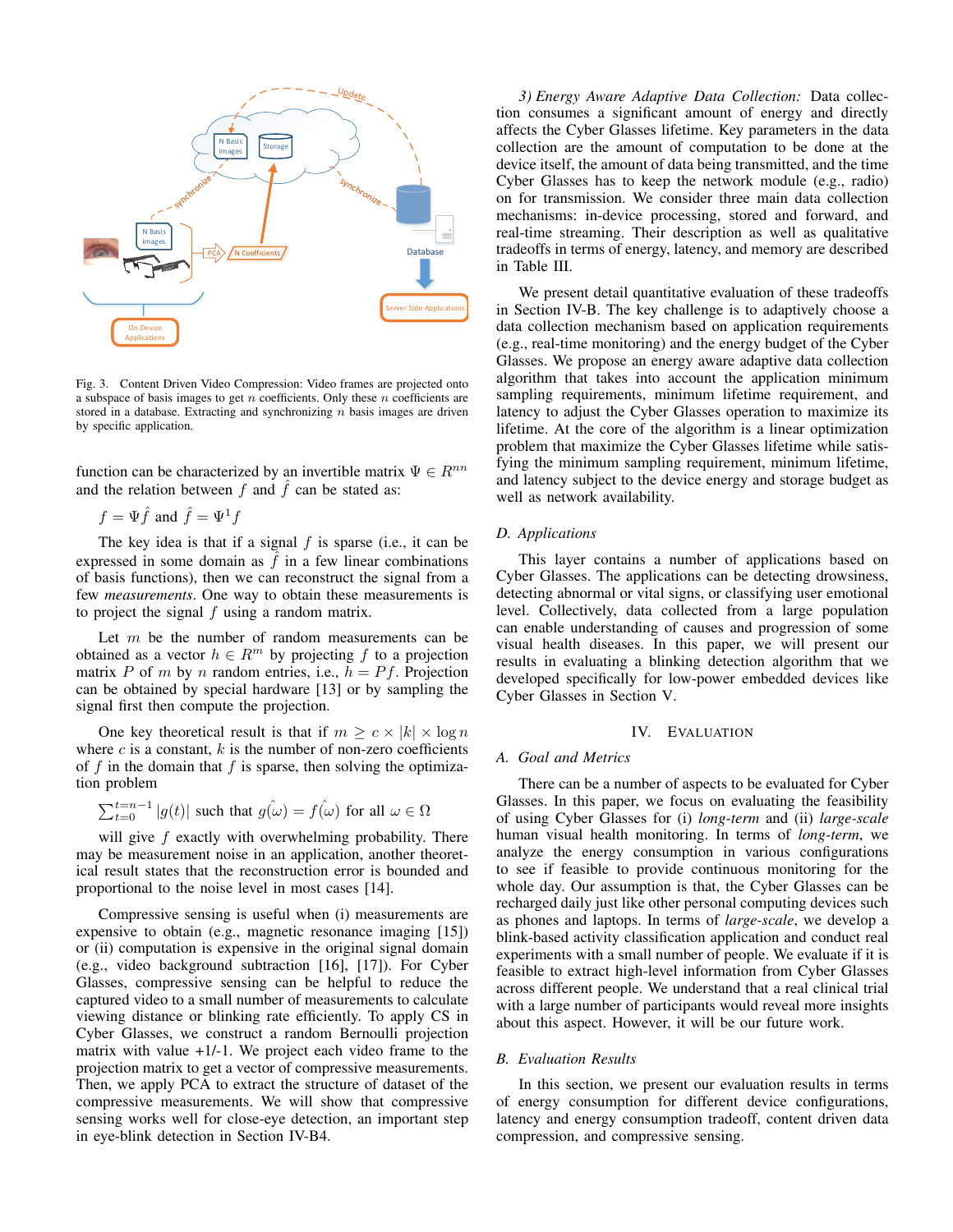TABLE III. DATA COLLECTION MECHANISMS FOR CYBER GLASSES.

| <b>Collection Mechanism</b> | <b>Description</b>                                   | Energy, latency, and memory tradeoff            |  |  |
|-----------------------------|------------------------------------------------------|-------------------------------------------------|--|--|
| In-device processing        | Process all measurements in Cyber Glasses, store     | Cyber Glasses cannot process data fast enough.  |  |  |
|                             | the results and only report data when networking     | Results are delayed.                            |  |  |
|                             | is available                                         |                                                 |  |  |
| Stored and forward          | Measurements are stored in Cyber Glasses and pe-     | Require enough storage for data, delay varies   |  |  |
|                             | riodically or opportunistically reported to database | depending on the reporting period.              |  |  |
| Real-time streaming         | Measurements are reported as soon as they are        | Cyber Glasses must be connected to a network at |  |  |
|                             | captured.                                            | all time.                                       |  |  |

| <b>Notation</b>   | Configuration                            |
|-------------------|------------------------------------------|
| [1]               | <b>MK802</b>                             |
| $\lceil 2 \rceil$ | MK802, sensors                           |
| $\lceil 3 \rceil$ | MK802, sensors, collecting data          |
| [4]               | MK802, camera                            |
| $\lceil 5 \rceil$ | MK802, sensors, camera                   |
| [6]               | MK802, sensors, camera, running          |
|                   | blink detection algorithm                |
| [7]               | MK802, sensors, camera, collecting data, |
|                   | running blink detection algorithm        |



Fig. 4. Energy Consumption : The energy consumption ranges from 3 Watts to 4.5 Watts with a significant jump when the camera is active in configuration [4]. With a 3000 mAh  $\times$  5V battery, Cyber Glasses can run continuously from 4 to 5 hours.

*1) General Energy Consumption:* We measure energy consumption for Cyber Glasses with different configurations described in Table IV.

Figure 4 shows the power consumption of Cyber Glasses in the above configurations with and without Wifi on. As expected, configurations with Wifi on always consume more energy than configurations with Wifi off. The energy consumption ranges from 3 Watts to 4.5 Watts with a significant jump when the camera is active in configuration [4]. With a 3000  $mAh \times 5V$  battery, Cyber Glasses can run continuously from 4 to 5 hours. With two batteries, Cyber Glasses can provide continuous monitoring for the whole day. With a more careful integration and optimization and increasing efficient energy storage technologies, Cyber Glasses can enable monitoring for days before being recharged.

*2) Latency and Energy Tradeoff:* Table V shows different settings for the store and forward data collection mechanism. We only analyze tradeoffs between latency and energy consumption for video because of its significant amount of data.

Figure 5 shows the energy consumption for the above settings. Streaming video consumes the most amount of energy. Other approaches capture video in blocks of 1, 5, 30, and 4 hours with wireless turned off and then only turned on at the end of each block to upload the video to a cloud storage. As the

| [Streaming] | streaming camera                                                                                    |
|-------------|-----------------------------------------------------------------------------------------------------|
| [1m]        | capture and store video of 1 min, keep synchronizing with<br>cloud                                  |
| [5m]        | capture and store video of 5 min, Wifi is only on for<br>synchronizing                              |
| [30m]       | capture and store video of 30 min, Wifi is only on for<br>synchronizing                             |
| [4h(1)]     | capture and store video of 4 hours, Wifi is only on for<br>synchronizing                            |
| [4h(2)]     | capture and store video of 4 min, Wifi on for synchronizing<br>only after having finished capturing |



Fig. 5. Latency and Energy Consumption: As the delay duration increases, the energy consumption decreases. The tradeoff here is the increasing amount of memory for storing the captured video.

block duration increases, the energy consumption decreases. Another tradeoff here is the increasing amount of memory for storing the captured video. The energy saving comes from keeping the Wifi networking support off as much as possible. Hence, an optimal approach for data collecting is the delay reporting data as late as possible without violating the minimum latency requirement of the application.

*3) Data Driven Video Compression:* One of the possibility to reduce amount of storage is to further down sample video size and save in a different format other than the regular video codec MPEG-4. We down sample eye images to very small size and then reconstruct them back to the original size. We use bicubic interpolation as the resizing method. We select the same number of principle component coefficients as the number of pixels of the resized images. For example, for images of size 80x60, we down sample them to size 8x6, and also extract the first 48 PCA coefficients; for image of size 160x120, we down sample them to size 16x12, and also extract the first 192 PCA coefficients. We then reconstruct the resized images to the original size 80x60 and 160x120 respectively. We calculate average peak signal-to-noise ratio (PSNR) of pairs of original image and reconstructed images for both methods. The higher the PSNR is, the better the reconstruction is. Using PCA coefficients, the reconstructed images have the average PSNR of 29.5 and 32.5 compared to 25.5 and 29 using image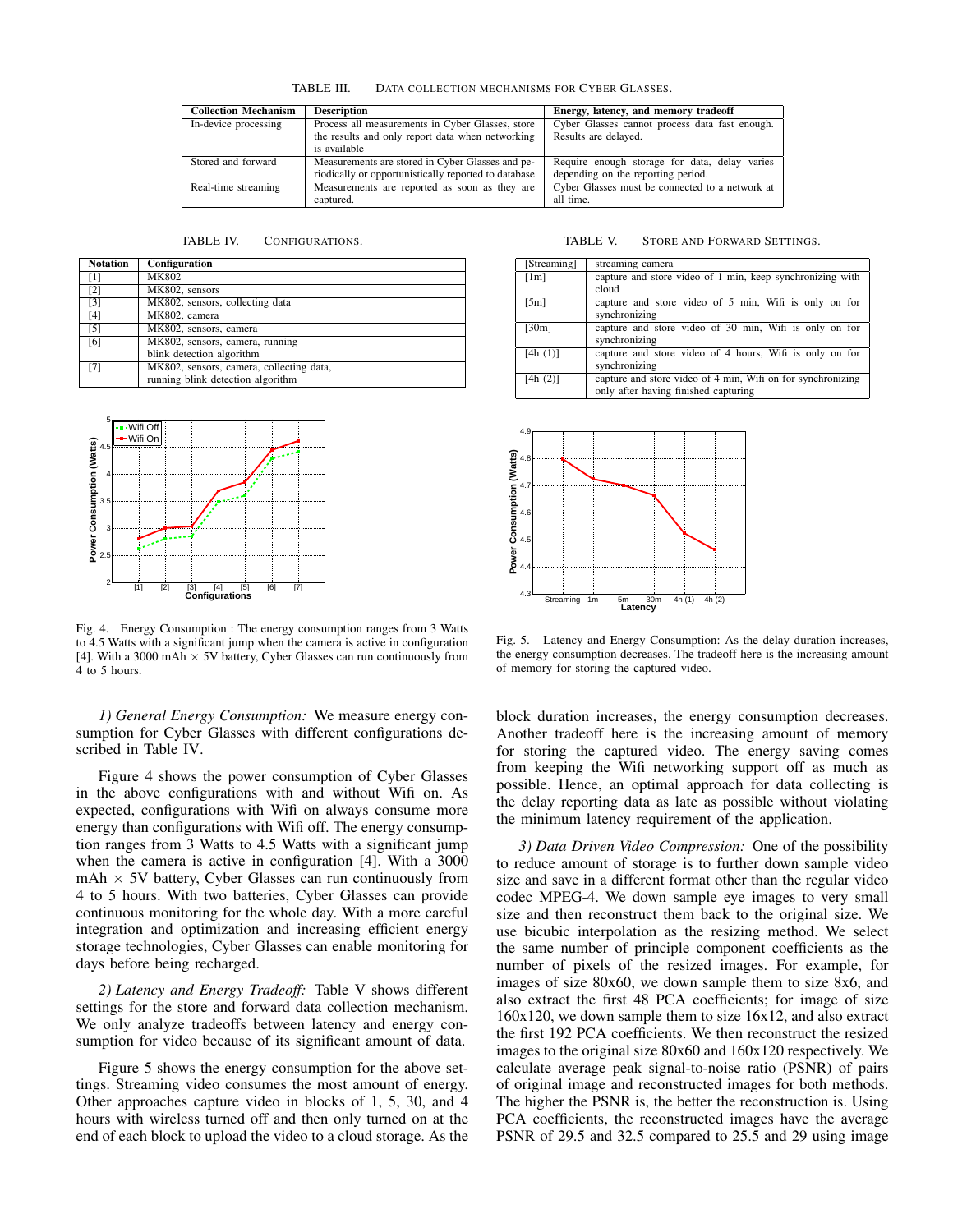

(a) Singular Value and Variance: small number of (b) Close Eye Detection with Different Number of (c) Storage Size of Stored Video vs Stored Cofirst n singular values, corresponding to first n basis Basis of Image Size 80x60: using 20 basis image efficients of Principle Components (PC): storing images, captures the major variance of the training is enough to attain high accuracy for close-eye certain amount coefficients number of PC reduces set of eye images. detection. significantly amount of storage.

resizing for 80x60 and 160x120 resolution respectively.

As shown Figure 6(a), the first 50 singular values correspond to first 50 basis images captures the major structure of the dataset. Figure 6 shows the original 120x160 images and the reconstructed images using 50 coefficients. Figure 6(b) shows the result of applying PCA to get coefficients and using those coefficients for detecting close eyes, a step in detecting eye-blinks. We achieve both precision and recall of more than 95%.

Figure 6(c) shows the amount of storage for both methods. Compared to the smallest video resolution we can capture at 80x60, the amount of data storage in our method is several times smaller.

*4) Compressive Sensing:* To apply Compressive Sensing for Cyber Glasses, we construct a random Bernoulli projection matrix with value  $+1/-1$ . We project each video frame to projection matrix to get a vector of compressed measurements. We then apply PCA to extract the structure of dataset of compressed measurements. The results are reported in Figure 7(a) with different compressing sizes. With a few compressive measurements, 96 coefficients compared to 80x60 images, the measurements still preserve the variance information of the original dataset.

We also test the same close-eye detection method using compressive measurements and show the results in Figure 7(b). We still can achieve a comparable performance (95% precision and 90% recall) in detecting close eyes. Thus, compressive measurements can potentially in many other applications such as inferring viewing distance from images.

## V. USE CASE: BLINK-BASED ACTIVITY CLASSIFICATION

Further exploring capability of the Cyber Glasses, we conduct a real experiment using Cyber Glasses with an eye blink detection algorithm to capture blink patterns of different human activities (e.g., reading books or watching movies). We have developed a robust eye blink detection method for lowpower embedded devices like Cyber Glasses. Since the detail development of the blink detection algorithm is not the focus on this paper, we do not describe our algorithm here.

Three users wear Cyber Glasses while reading books and watching video clips for ten minutes. We use Cyber Glasses to capture Spontaneous Eyeblink Rate (SEBR) and Inter-eyeblink

| TABLE VI. | <b>SEBR IN ACTIVITIES.</b> |
|-----------|----------------------------|
|           |                            |

| Activity             | user 1 | user 2 | user $3$ |
|----------------------|--------|--------|----------|
| Reading book         | 25.2   | 4.8    | 11.4     |
| Watching video clips | 21.6   | 9.8    | 19.0     |

Interval (IEBI), which are assessment method mentioned in [18]. Results are presented in Table VI and Figure 7(c). We can see a clear difference between the blinking rates for reading books and watching a movie. These very initial results can enable a deeper eye behavior study for visual health care experts.

The main purpose of the experiment is to show the practical use of the Cyber Glasses. Different from other eye-learning experiments [18], [19] conducted in lab environments, in short time and with a small scale, Cyber Glasses enable conducting experiments in different conditions, for longer time, and at larger scale. For example, Cyber Glasses can be used for group of students studying in the classroom with different light conditions to learn impacts of ambient lighting on students' concentration. Another example is to discover relationship of eye disease such as red-eye disease in different daily life scenarios.

## VI. CONCLUSION

We design, develop, and evaluate low-cost Cyber Glasses, which have integrated sensing, communication, and computation to enable *long-term large-scale* human visual health monitoring. Cyber Glasses mainly use COST components. Cyber Glasses sensors and networking technologies are carefully considered based on the requirements for visual health monitoring as well as the limitation of embedded devices. We also propose and evaluate a suit of algorithms in Cyber Glasses to reduce the amount data being collected and transmitted in order to conserve energy to prolong the glasses lifetime. Results from real experiments show that Cyber Glasses can enable long-term large-scale visual health monitoring. Our example application shows that using Cyber Glasses, user activities can be correctly classified based on eye blinks.

## VII. ACKNOWLEDGMENT

This work was supported by WSU Seed Grant 118934, NSF CNS-1205746, NSF CNS-1218589 and a PSU Foundation Faculty Enhancement Grant.